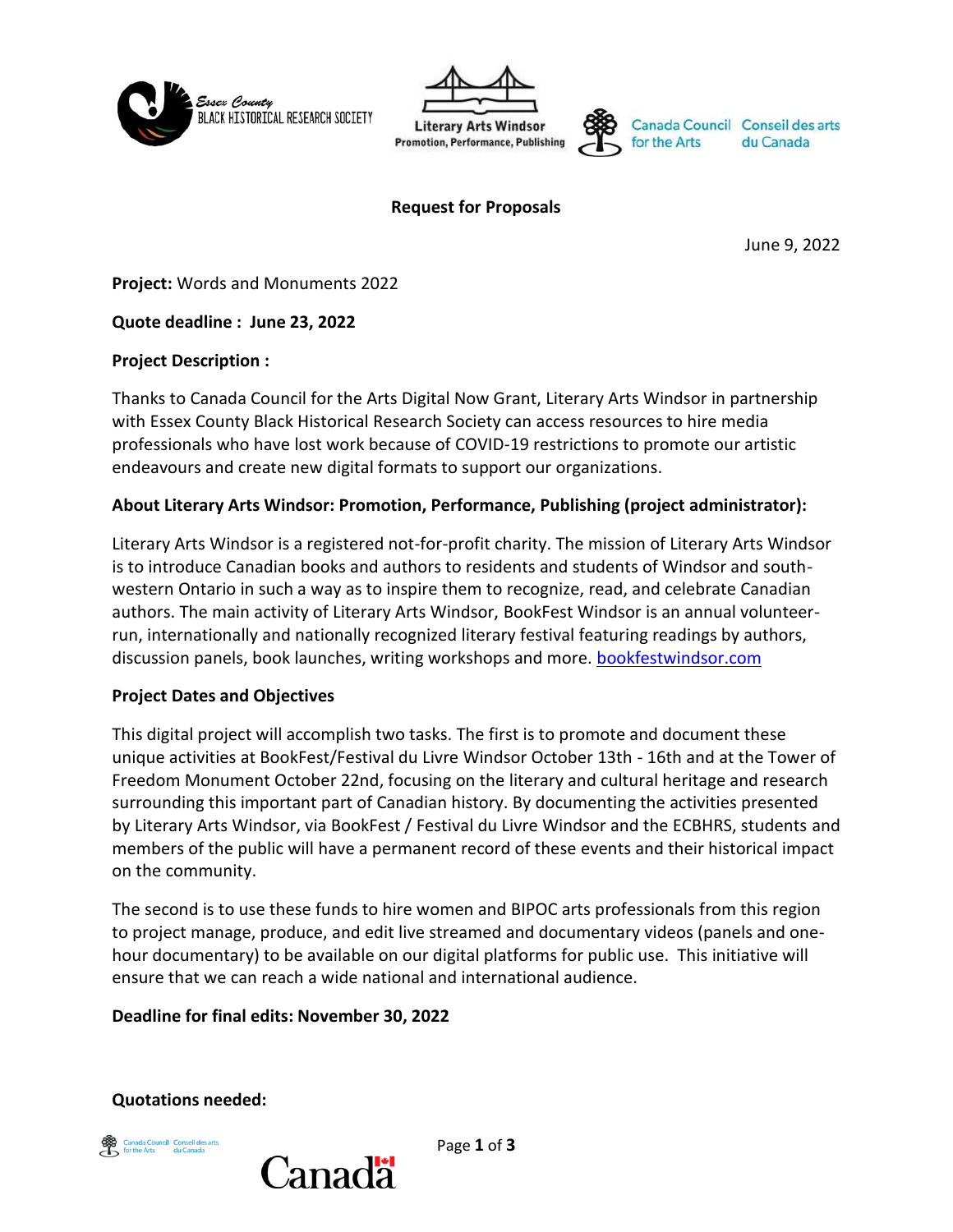



Canada Council Conseil des arts for the Arts

Costs or hourly rates for:

October 13-16: Full literary festival – Recording 11 hours of live literary events  $(2 + 2 + 6 + 2)$ panels. )Windsor, Ontario venues. Recording and live streaming one single hour event on October 15. Recording one 80 minute event outdoors at the Tower of Freedom monument on October 22.

October 15: Black history authors' panel - livestream & recording

October 22: Recording a literary and performing arts tribute to the Underground Railroad and our community's role in it, in conjunction with the twentieth anniversary of the International Underground Railroad Memorial. 21<sup>st</sup> Anniversary of the dedication of the monument. (Delayed from 2021)

Roles include: Producer, videographers, sound technician, editor

Black, Indigenous, and People of Colour candidates are strongly encouraged to apply and are invited to self-identify. We encourage proposals from all qualified media professionals, including members of equity-seeking groups.

## **Contact:**

Sarah Jarvis, President, Literary Arts Windsor [bookfestwindsor@gmail.com](mailto:bookfestwindsor@gmail.com) 519-987-4834 Email preferred.

Irene Moore Davis, President, Essex County Black Historical Research Society and BookFest Windsor Programming Chair [ecbhrs@gmail.com](mailto:ecbhrs@gmail.com) 519-890-4316 Email preferred.